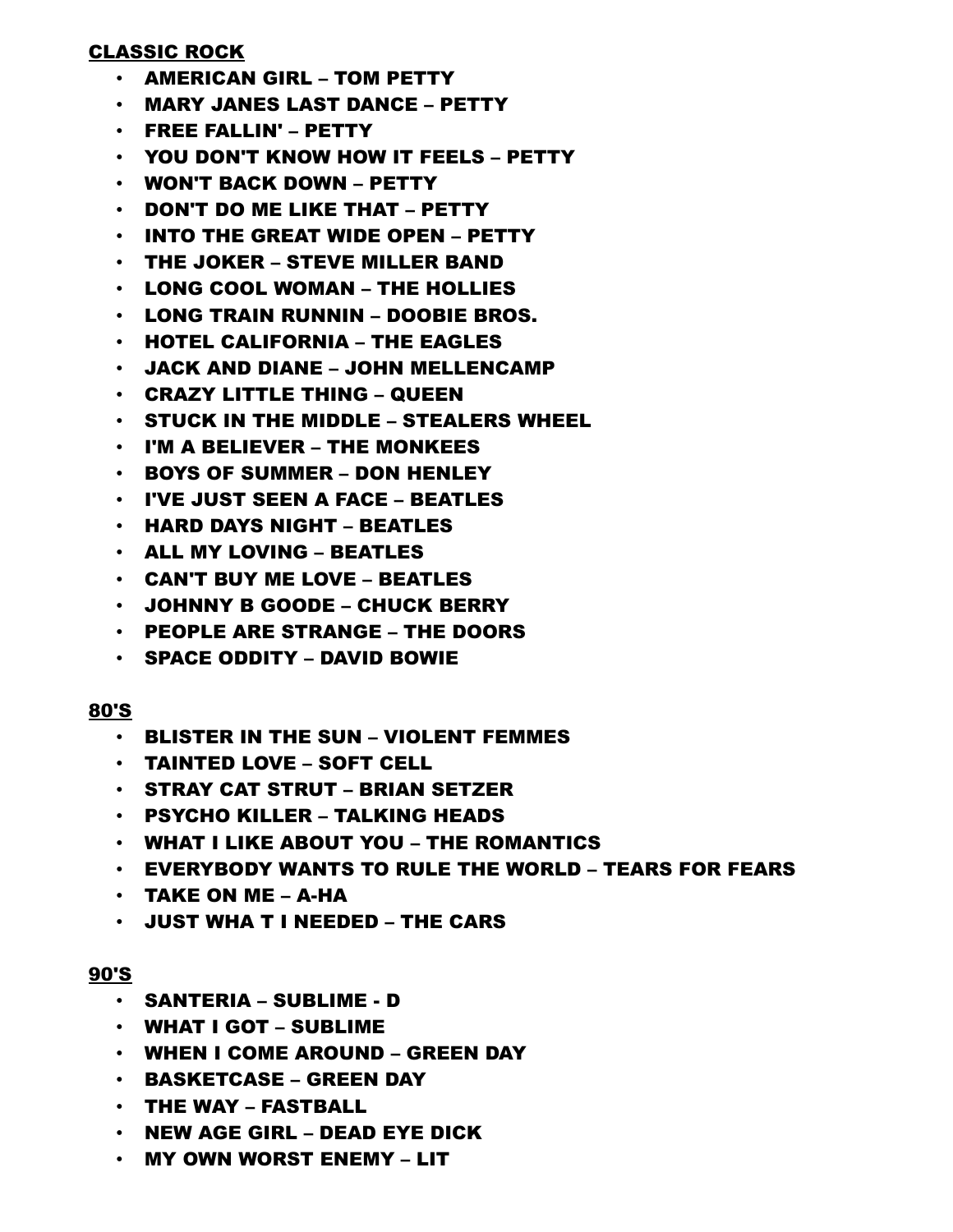## 90'S (cont.)

- FLAGPOLE SITTA HARVEY DANGER
- SAY IT AIN'T SO WEEZER
- BUDDY HOLLY WEEZER
- UNDONE (THE SWEATER SONG) WEEZER
- HASHPIPE WEEZER
- IF YOU'RE WONDERING WEEZER
- INTERSTATE LOVE SONG STP
- ABOUT A GIRL NIRVANA
- 1979 SMASHING PUMPKINS
- FOUND OUT ABOUT YOU GIN BLOSSOMS
- $\cdot$  NO EXCUSES ALICE IN CHAINS
- WOULD? ALICE IN CHAINS

## TOP 40 / POP ROCK / DANCE

- ALL STAR SMASH MOUTH
- TREASURE BRUNO MARS G
- BILLIE JEAN MICHAEL JACKSON
- CRAZY GNARLS BARKLEY G
- FEEL GOOD INC GORILLAZ
- FLY SUGAR RAY
- GOLD ON THE CEILING BLACK KEYS
- LONELY BOY BLACK KEYS
- FEEL IT STILL PORTUGAL, THE MAN C
- SHORT SKIRT, LONG JACKET CAKE
- MR BRIGHTSIDE THE KILLERS
- SOMEBODY TOLD ME THE KILLERS
- LEARN TO FLY FOO FIGHTERS
- EVERLONG FOO FIGHTERS
- THE MIDDLE JIMMY EAT WORLD
- SCAR TISSUE RHCP
- OTHERSIDE RHCP
- CAN'T STOP RHCP
- PUMPED UP KICKS FOSTER THE PEOPLE
- RIPTIDE VANCE JOY Em
- ALL THE SMALL THINGS BLINK 182
- 7 NATION ARMY WHITE STRIPES

### COUNTRY & OLDIES

- KEEP YOUR HANDS TO YOURSELF GEORGIA SATELLITES
- YOUR MAN JOSH TURNER
- FOLSOM PRISON BLUES JOHNNY CASH
- RING OF FIRE JOHNNY CASH